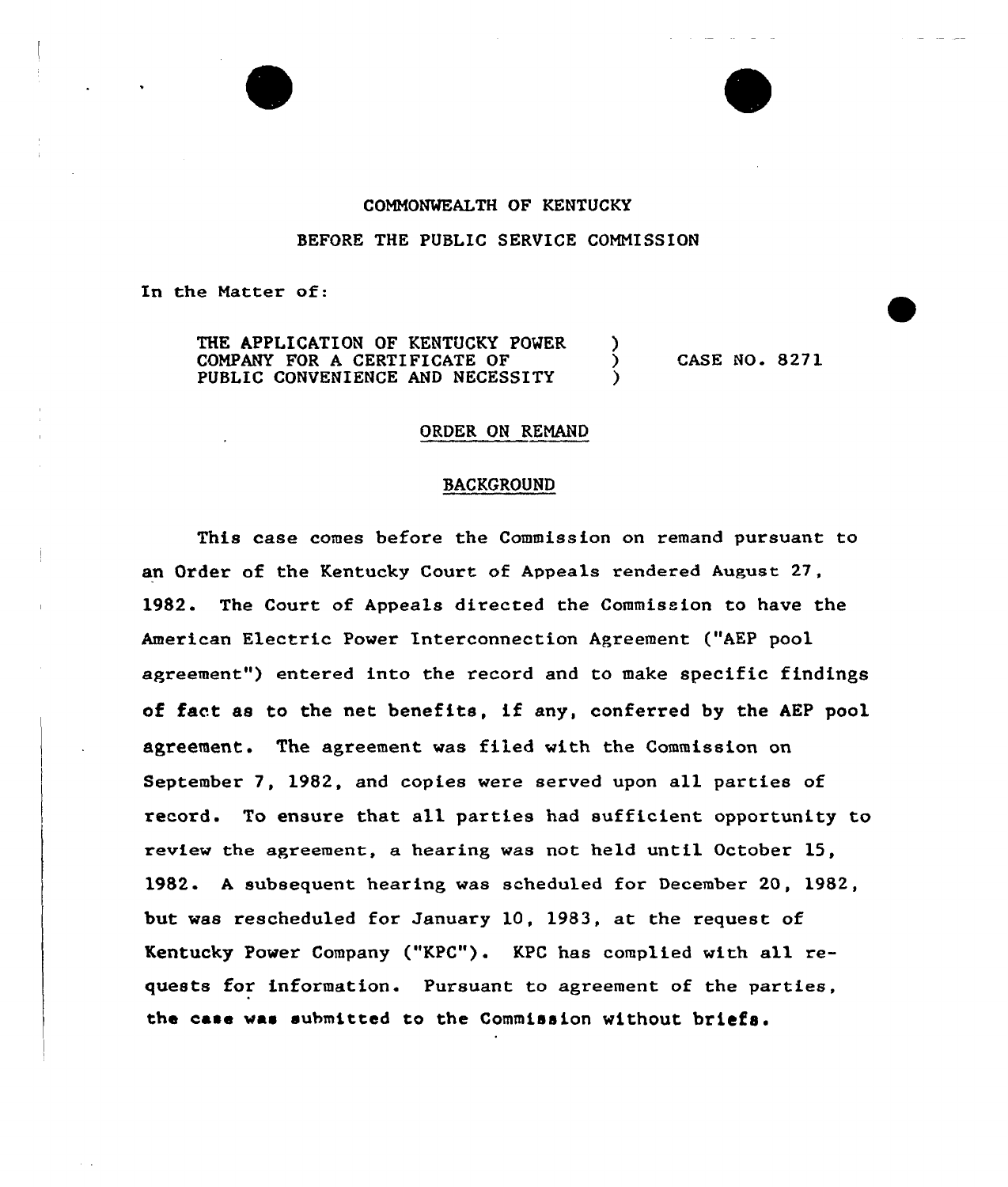#### AEP Pool Agreement

KPC is a wholly-owned subsidiary of the American Electric Power Company ("AEP"), a public utility holding company. The AEP pool agreement is a contract between the following subsidiaries of AEP: Appalachian Power Company, KPC, Ohio Power Company, Columbus and Southern Ohio Electric Company, Indiana and Nichigan Electric Company ("I & M Co.") and the AEP Service Corporation ("Service Corporation"). The contracting companies, except the Service Corporation, are referred to as "members"; the Service Corporation is referred to as "agent". The pool agreement specifies the rights and obligations of the agent and pool members and sets forth the terms for electric power sales and purchases to members and non-members.

Article 3 of the pool agreement enumerates the responsibilities of the Service Corporation. They include coordinating the operation of the member companies' generation and transmission facilities, economically dispatching the electricity generated by the pool members, making arrangements for the sale and purchase of the pool's capacity and maintaining appropriate records of all transactions so that monthly statements may be rendered to the members.

Article 4 details the rights and obligations of the members. Each member is obligated to make its generating capacity available to the pool for economic dispatch purposes and must make its transmission facilities available to all other members for the

 $-2-$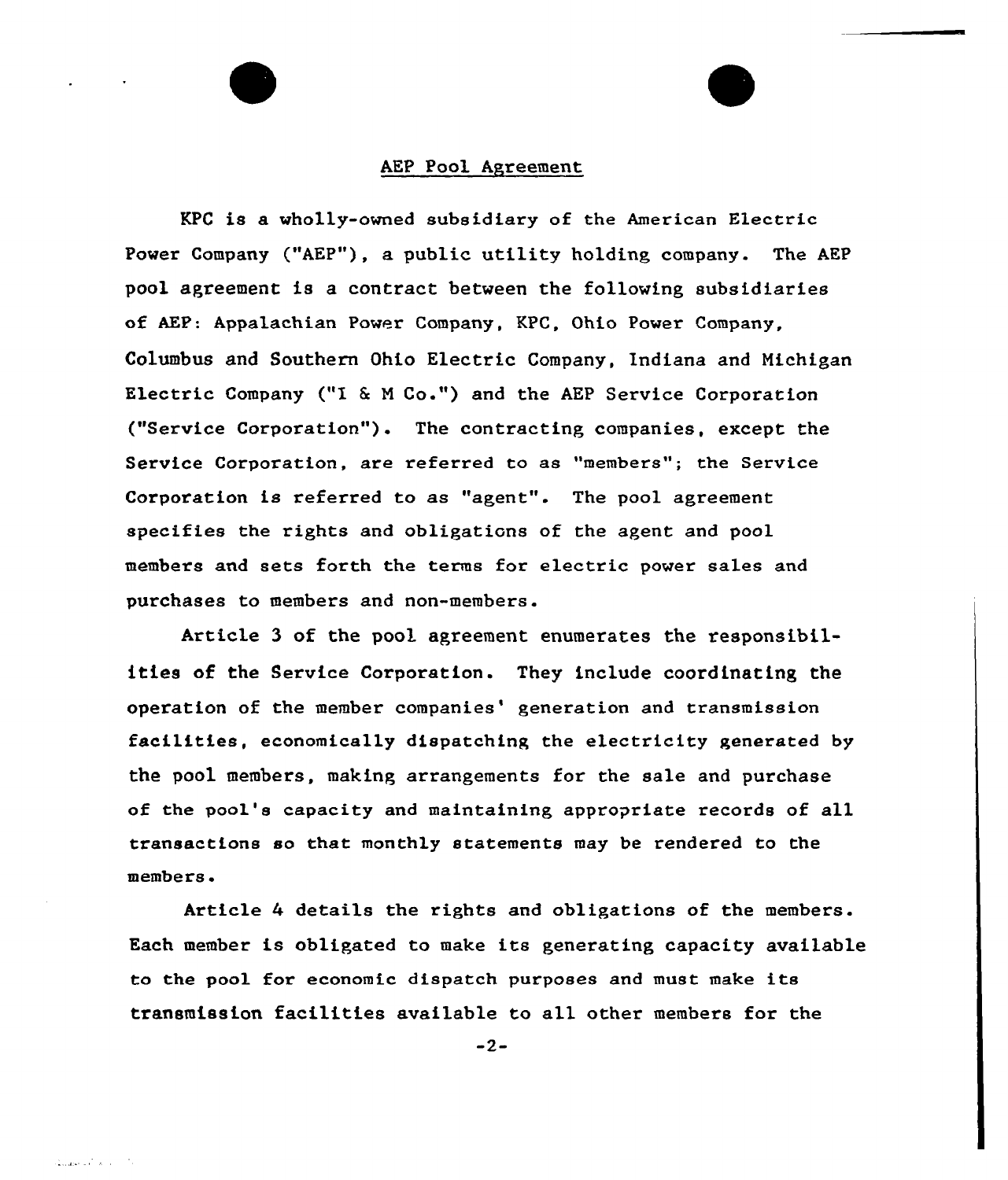

delivery and receipt of power. Each member has the right to receive power from other members as required to meet its own load obligations and the right to utilize the transmission facilities of other members.

Article 5 contains definitions associated with the settlement transactions between members. Article 6 specifies the settlement procedures for the exchanges of power between members. The settlements consist of monthly cash payments made to the system account or received therefrom in respect to capacity charges and energy charges. The capacity charge is based upon the principle that each member "is responsible for carrying its proportionate share of the total capacity within the pool." 1/ If <sup>a</sup> member's capacity is greater than its proportionate share, it is considered a surplus member. If a member does not have sufficient capacity to meet its proportionate share, it is considered a deficit member. Deficit members must pay capacity equalization charges into the system account. The capacity equalization charges are based on the embedded cost of the surplus generating capacity and are paid from the system account to the surplus members.

The energy charges are based on the energy costs that result from operating all members' generation facilities from a central dispatch center. The energy charges consist of a primary energy

1/ Transcript of Evidence, October 15, 1982, page 9.

 $-3-$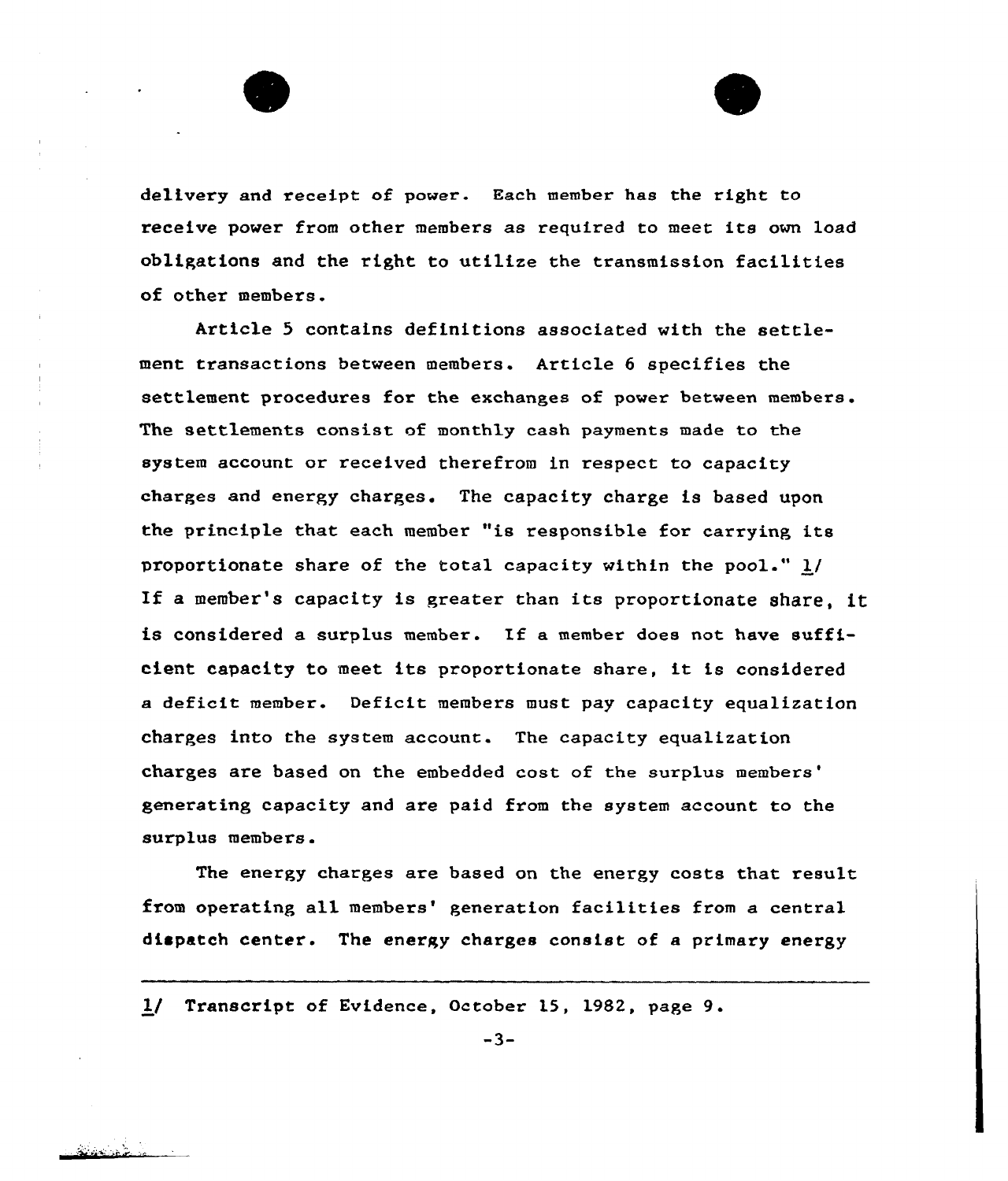charge and an economy energy charge. <sup>A</sup> primary energy charge is used for settlements when a member has received energy from the pool because it was unable to generate enough energy to meet its own load. This charge is based on the average cost for all pool members to generate energy that month. An economy energy charge is used for settlements when a member has received energy from the pool because the pool, through its central dispatching, was able to supply the energy at a lower cost than the member could have generated it.

Article 7 sets forth the procedures for settlement transactions between pool members and non-affiliated utility companies (referred to as "foreign companies"). These settlements are based on the premise that the energy transactions are between the foreign companies and the pool. Hach pool member then shares both the expenses and revenues associated with energy sold to and purchased from foreign companies.

Several benefits accrue to the pool members as a consequence of the interconnection agreement. First, the members benefit from the economies of scale that result from their ability to construct larger size generation and transmission facilities. The large number of customers and substantial load served by the pool members allows the construction of larger generation units and higher capacity transmission facilities to be cost justified. Consequently, the unit cost of these facilities is lower than it would have been without the pool agreement.

 $-4-$ 

والمتحفظ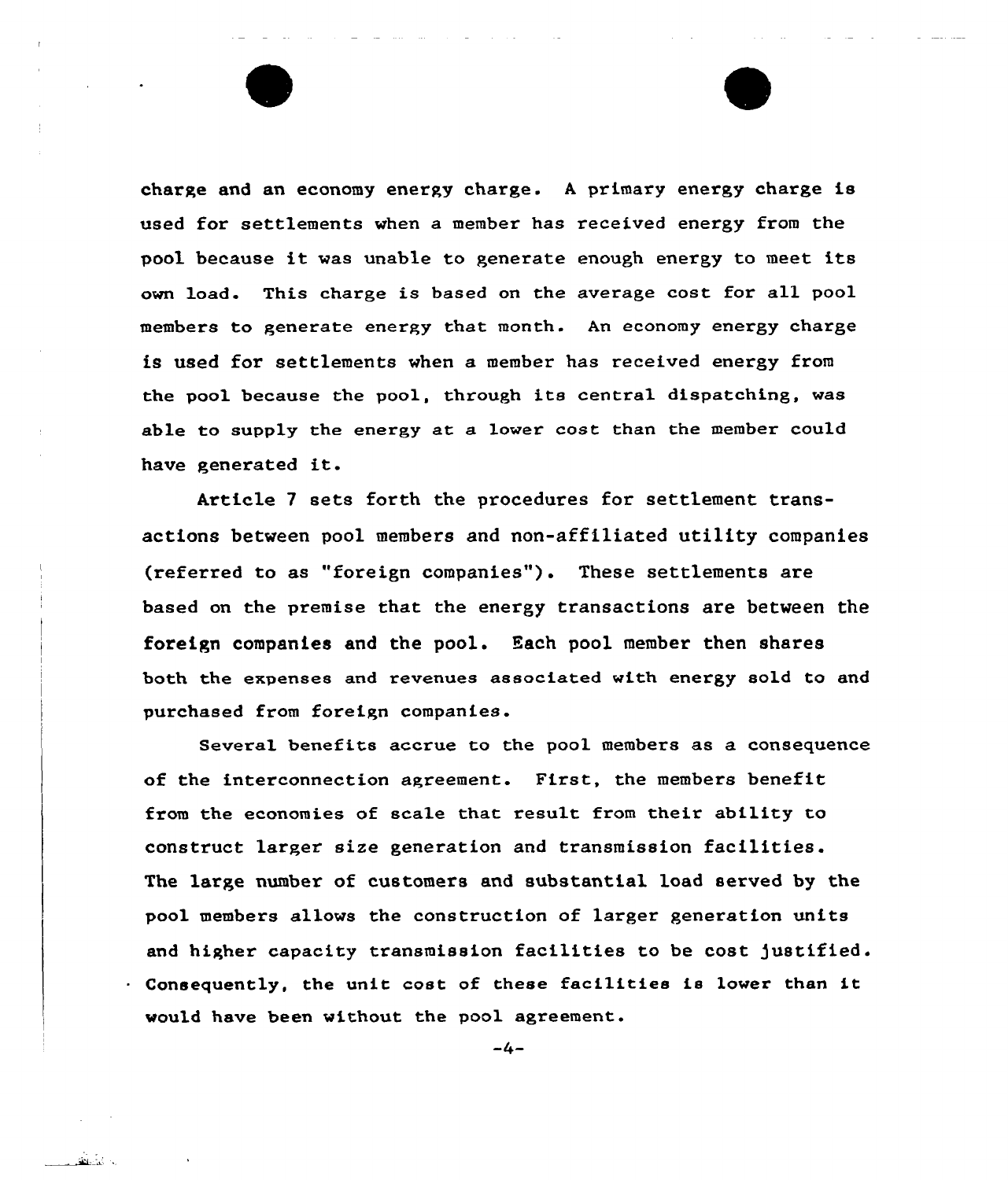<sup>A</sup> second benefit is enhanced reliability. In addition to a member's own interconnections with foreign companies, it has access to power from a11 foreign companies that are interconnected to other members. This capability is a result of the provision in the pool agreement that requires each member to make its transmission facilities available for the use of all members without charge.

Another benefit is the ability to receive the lowest cost energy available from the other members. This benefit is a result of employing a single dispatching center to dispatch power on an economic basis.

The pool members also benefit from having access to the services of the Service Corporation. Its expertise encompasses the planning, engineering, design and construction of power systems. By allocating the cost of the Service Corporation among the pool members, each member is able to draw upon professional services that would be cost prohibitive and duplicative if provided by each member individually.

The extensive interconnections between the pool members and foreign companies enable the pool to have access to a large market for the sale of capacity and energy. Each member benefits from both its right to share in the revenues produced by these sales and the enhanced utilization of its generating capacity.

Quantification of the benefits conferred on KPC by its membership in the pool would be an extremely difficult task

-5-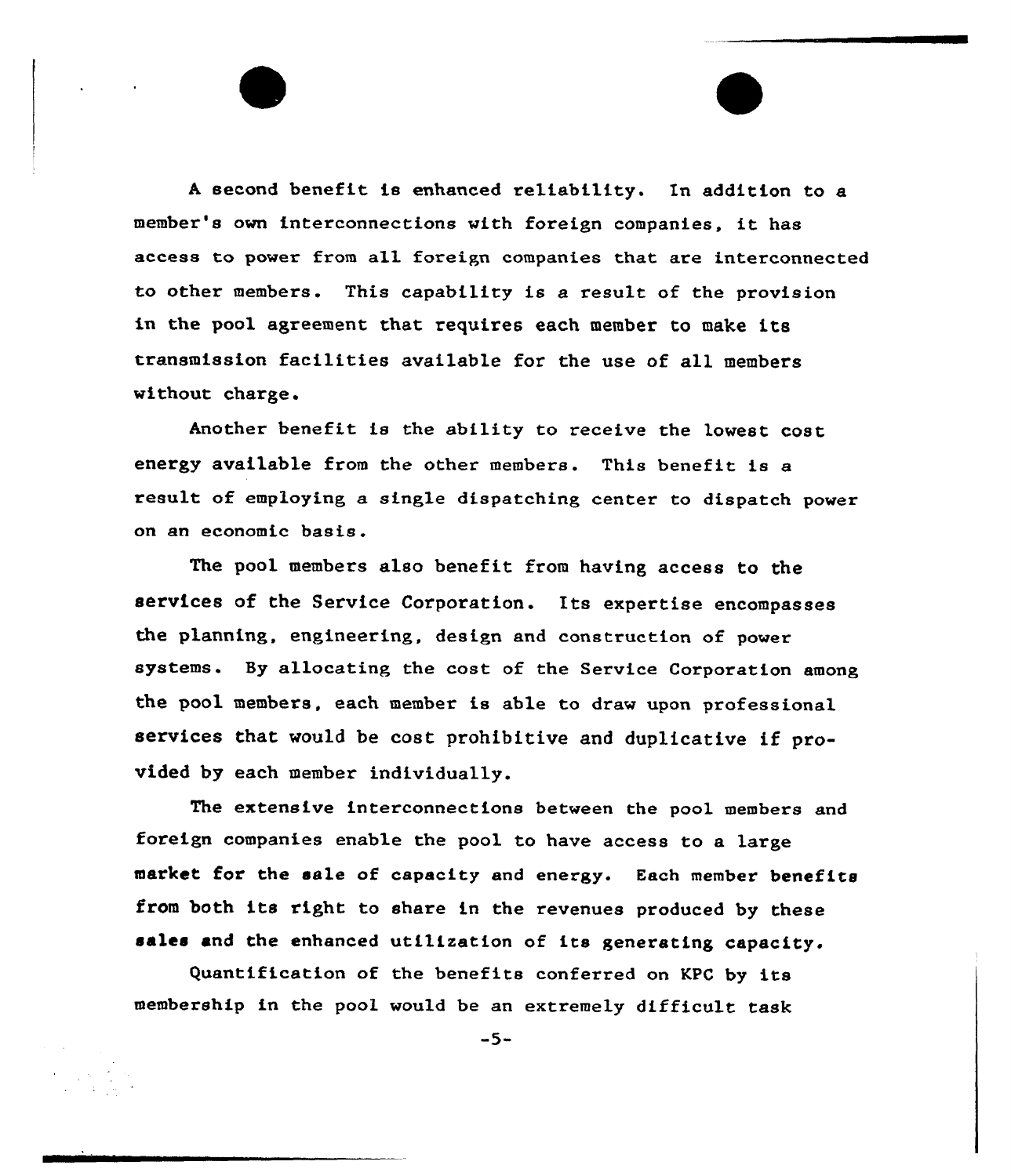requiring the utilization of numerous subjective evaluations and assumptions. Consequently, such a quantification could be given little, if any, evidentiary weight. The Commission finds that <sup>a</sup> review of KPC's history and service to its customers is the best indication of how it has benefitted from participation in the  $pool.$ 

The embedded cost of KPC's existing generating capacity is \$164 per kilowatt. 2/ This compares very favorably to the current estimate of \$400 to 91263 per kilowatt for new generating capacity. 3/ KPC has been able to maintain its low embedded cost of capacity, despite its low reserve margins, due to its ability to buy power under the pool agreement. This has meant that the electric rates of KPC's customers are among the lowest in Kentucky and the nation.

In 1969, KPC completed construction of its Big Sandy Generating Unit 2 with a capacity of 800 megawatts. Although KPC's capacity in 1969 and for many years thereafter was greater than its demand, it benefitted from the economies of scale inherent in building a large generating, unit and utilized the pool to sell its unneeded capacity. Over the years, as KPC's own demand increased, it had this low cost capacity available. Without membership in the AEP pool, KPC would not have been able to

2/ Ibid., page 13.

3/ Ibid., page 27.

 $-6-$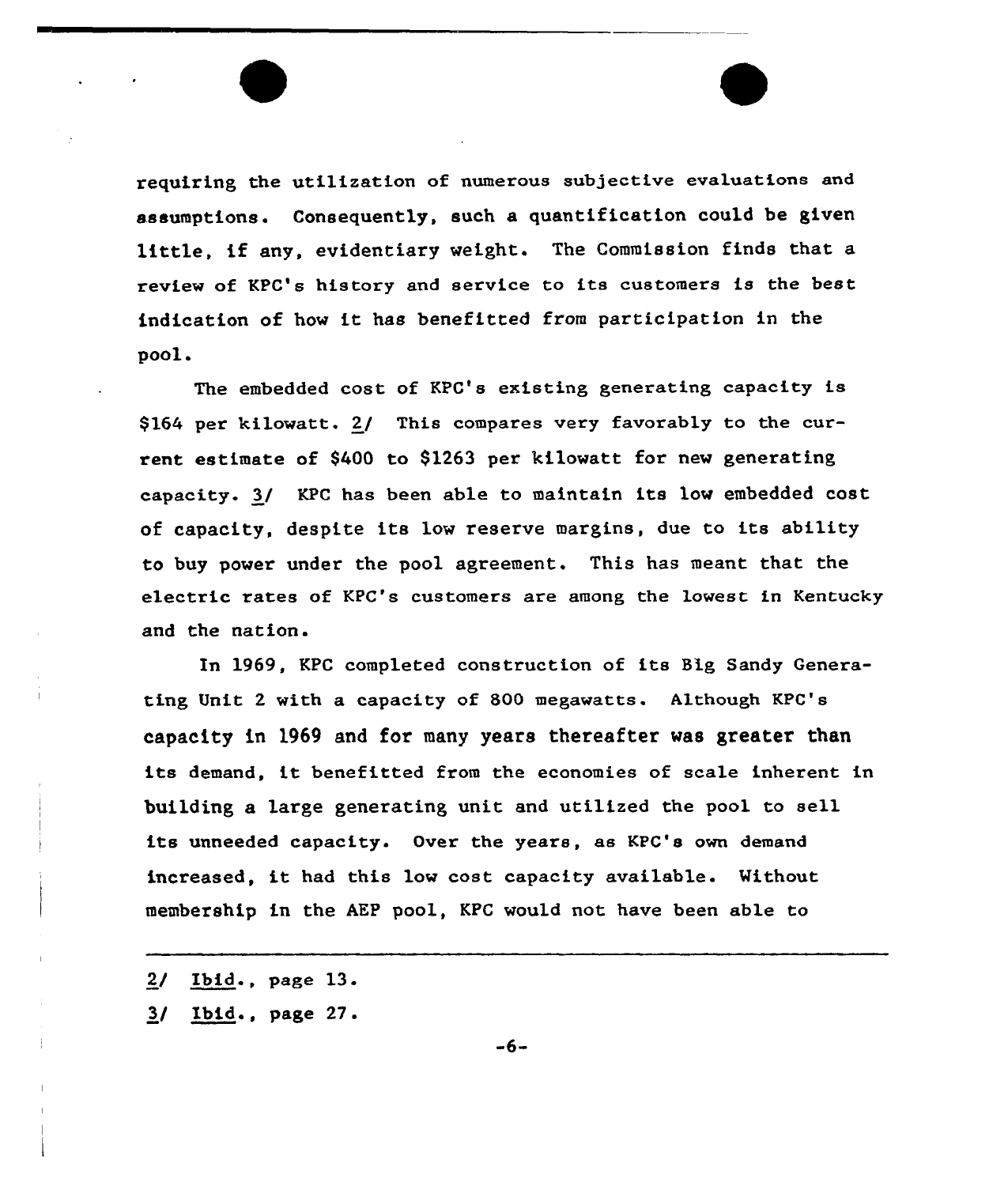construct a generating unit of this size and have the wide market available for power sales.

## Need for Additional Capacity

KPC's generating capacity consists of two generating units, Big Sandy Unit I with a 260 megawatt capacity and Big Sandy Unit II with an 800 megawatt capacity. KPC has historically experienced its peak demand during the winter months. Its most recent winter peaks were 984 megawatts in 1980-81 and 968 megawatts in 1981-82, 4/ leaving, KPC with annual reserve margins of 7.7 percent and 9-5 percent, respectively. 5/

KPC's reserve margins are below the level maintained by other electric utilities, but they are presently adequate when combined with KPC's right to draw upon available power from the AEP pool. 6/ Although the AEP pool agreement allows a member to reduce its reserve requirements, it does not obviate <sup>a</sup> member's obligation to offer capacity for the use of the entire pool.  $Mr.$ Gregory S. Vassell, Senior Vice President of the Service Corporation, in charge of system planning, stated, "if one of the members

4/ Transcript of Evidence, October 15, 1982, page 26.

6/ Transcript of Evidence, October 15, 1982, page 14.

<sup>5/</sup> Response to Information Request, December 3, 1982, Etem 1, Ex-Eibit GSV-5 (Revised}.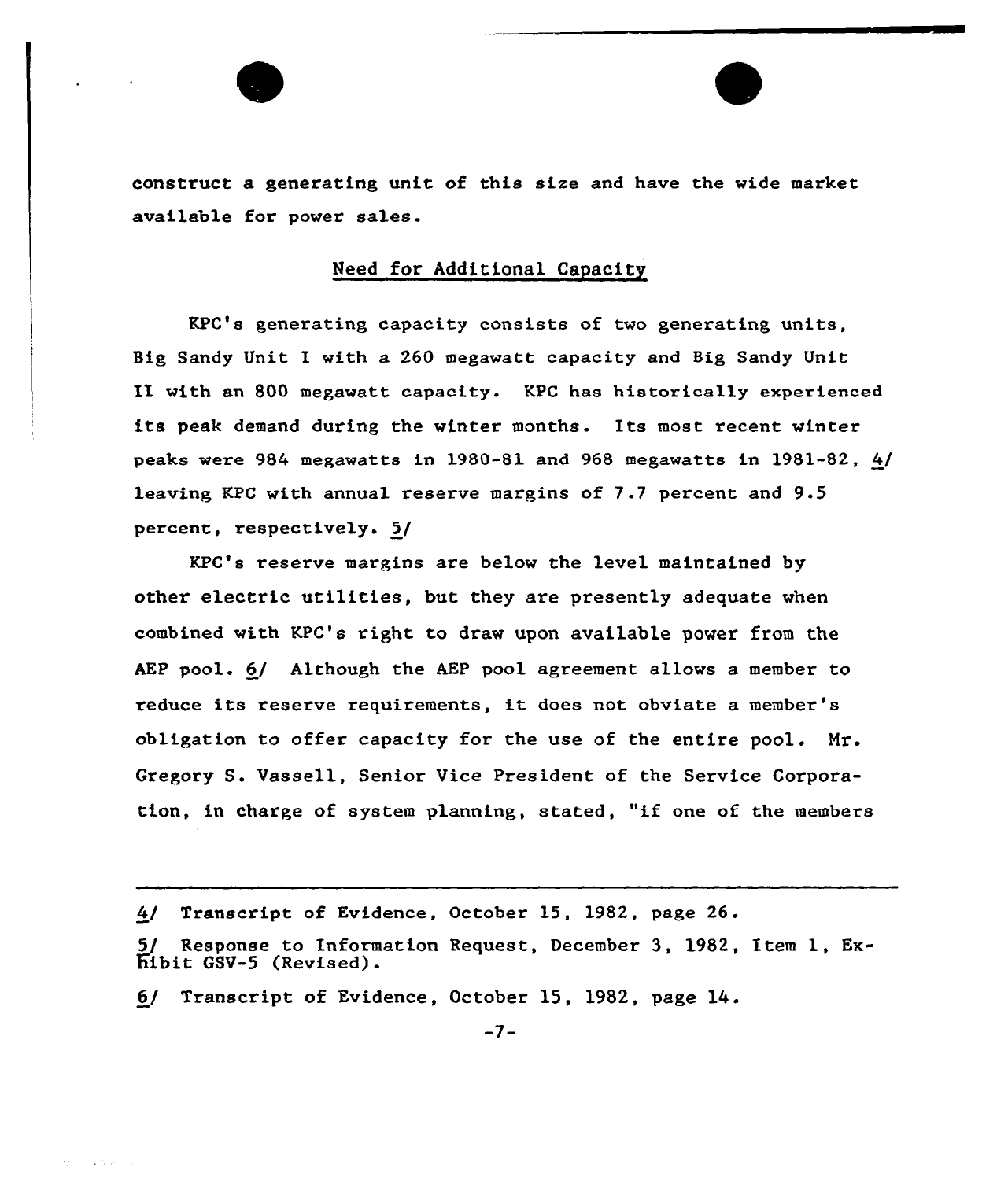does not add enough capacity to meet its own load over a substantial period of time, then, in effect, it does not meet that obligation . . . ." 7/

The pool membership benefit of lower reserve margins, which KPC has been enjoying for some time, is eventually transformed into an obligation to purchase or construct new generating capacity. Unfortunately, the AEP pool agreement contains no objective standards to determine when the obligation to add capacity supersedes the right to maintain lower reserves. Mr. Vassell stated that if KPC did not purchase <sup>a</sup> <sup>15</sup> percent interest in the Rockport units the other pool members would be subsidizing it.  $8/$  It was Hr. Vassell's opinion that "equity requires for Kentucky Power to participate in it [Rockport],"  $9/$  and that KPC's membership in the pool would be jeopardized if it did not purchase into Rockport. 10/

The Commission finds that KPC needs additional generating capacity to meet its own power demands. This additional capacity cannot be obtained by purchases under the AEP pool agreement without jeopardizing its membership. KPC must meet its obligation to offer capacity to the pool .

7/ Transcript of Evidence, January 10, 1983, page 56.  $8/$  Ibid., page 26. 9/ Ibid., page 90. 10/ Ibid., page 42 and pages 89-92.

-8-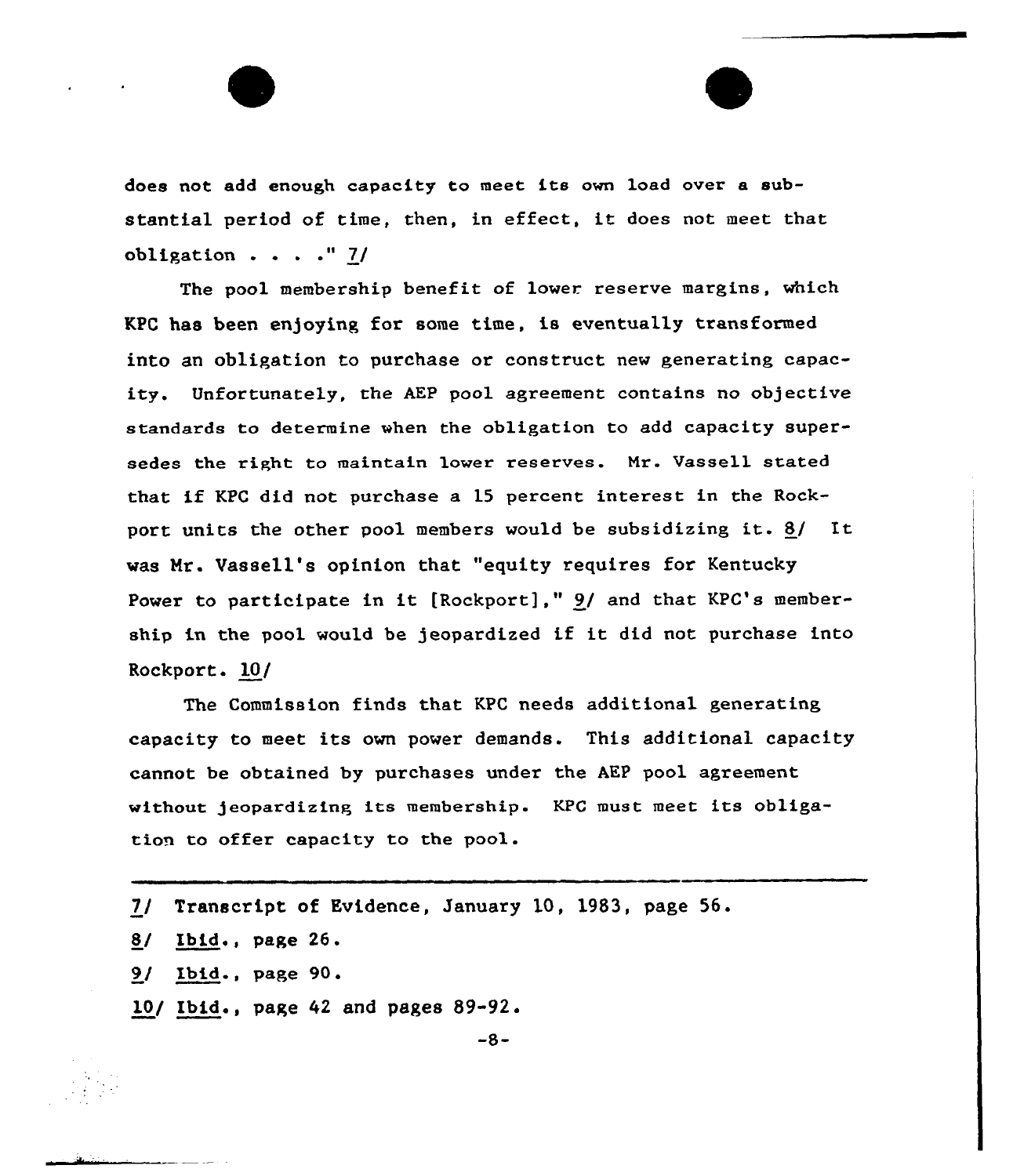## Proposal to Acquire Additional Generating Capacity

KPC has proposed to acquire additional generating capacity by purchasing 15 percent of two 1300 megawatt generating units under construction in Rockport, Indiana, by the I & M Co. Rockport Units I and II are scheduled for completion in 1984 and 1986, respectively. This acquisition would add 390 megawatts to KPC's existing capacity. During the course of the hearings, KPC made several references to the Rockport acquisition as a "unique opportunity." ll/ Mr. Robert E. Matthews, President of KPC, explained that this acquisition is unique because it allows KPC to benefit from the economies of scale that the larger generating plant allows and "to lock in generating capacity at a lower cost" than available elsewhere. 12/

AEP witness Mr. John E. Dolan, Vice Chairman of Engineering and Construction, estimated the total cost of the Rockport plant at \$2.08 billion. 13( This equates to a cost of \$800 per kilowatt for Rockport. 14/ Based on this cost estimate, KPC's total cost for a 15 percent interest in Rockport should be approximately \$312 million. 15/ Several witnesses expressed consider-

11/ Transcript of Evidence, September 3, 1981, pages 28, 117 and T99.

12/ Ibid., page 28.

13/ Transcript of Evidence, September 3, 1981, page 173.

14( Transcript of Evidence, October 15, 1982, page 27.

15/ Transcript of Evidence, September 3, 1981, page 42.

 $-9-$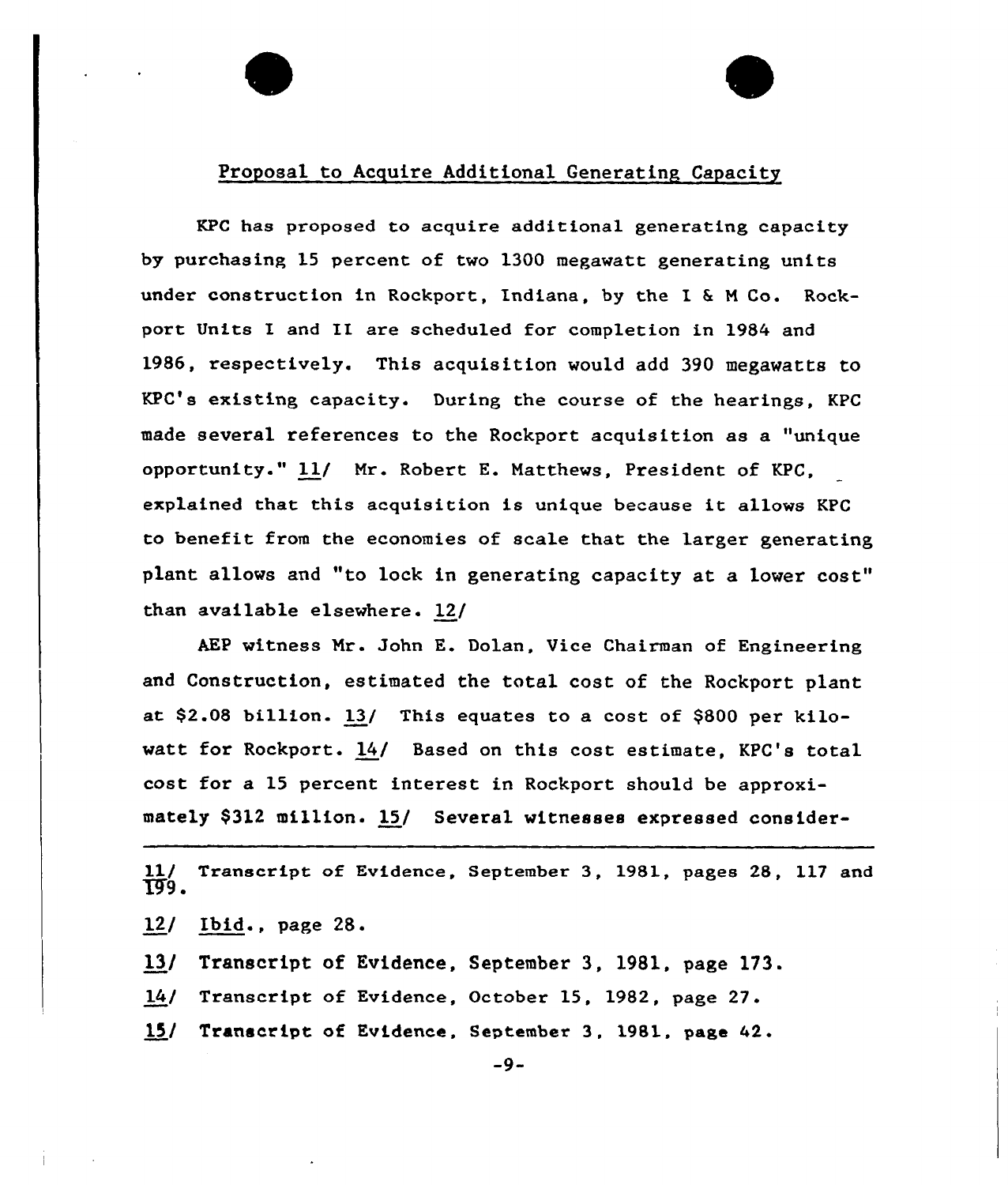

When completion of Rockport Units I and II was deferred from  $1981$  and  $1982$ , to  $1984$  and  $1986$ , respectively, the total estimated project cost jumped from 91.5 billion to \$2.08 billion. In addressing the reasons for this increase of almost 40 percent, Nr. Dolan explained that "there was not a single technical reason for that revision -- it was strictly <sup>a</sup> change in the completion date and a change in the AFUDC rate  $\ldots$  . . "17/ The Commission is concerned that a deferral of Rockport Unit II will increase the construction cost and result in an unnecessary financial bux'den to KPC and ultimately its ratepayers. Mr. Vassell confixmed that a deferral of Rockpoxt Unit II is being studied. 18/ He also concurred with a statement by AEP's Chairman, Mr. W. S. White, Jr., that Rockport Unit I "will carry the company  $[AEP]$ through the mid- to late 1980s and perhaps even the early 1990s . . . . " <u>19</u>/

- 16/ Ibid., pages 141-142, 174 and 196.
- 17/ Ibid., page 174.
- 18/ Transcript of Evidence, January 10, 1983, page 43.
- 19/ Ibid., page 113.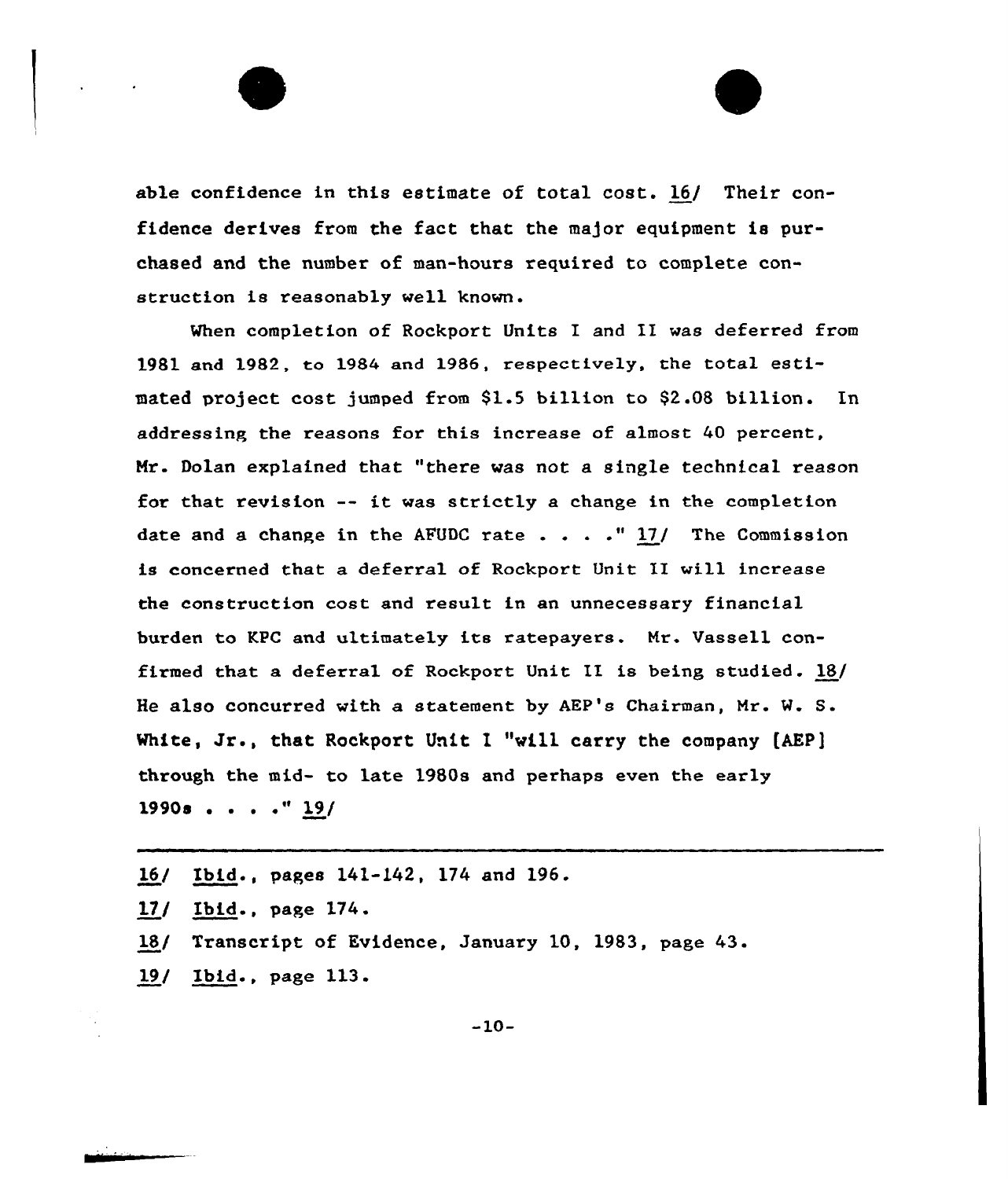### Concerns of the Commission

KPC's need for additional generating capacity is immediate although the AEP system possesses substantial generating reserves. During the 1981-82 peak winter demand the AEP system experienced a reserve margin of 43.6 percent. 20/ AEP's reserve margins are projected to be 35 percent and 26.3 percent during the winter peaks of 1982-83 and 1983-84, respectively. 21/ <sup>A</sup> thorough review of the AEP reserve margins leads the Commission to believe that there is a strong likelihood of a deferral in the completion date of Rockport Unit II.

Any decision to defer construction will be made by the I & <sup>M</sup> Co. as owner of the facility with advice from the Service Corporation regarding the AEP system needs. 22/ <sup>A</sup> deferral of construction would not benefit KPC since it has an immediate need for additional capacity. As owner of a minority interest (15 percent), KPC will be unable to ensure that such a decision is made in the best interest of its ratepayers.

The Commission finds that the financial interests of KPC and its ratepayers can only be protected by restricting the maximum dollar amount that KPC can include in its rate base for future

20/ Response to Request for Information, December 3, 1982, Item 1, Exhibit GSV-6 (Revised).

 $21/$  Ibid.

22/ Transcript of Evidence, January 10, 1983, page 111.

 $-11-$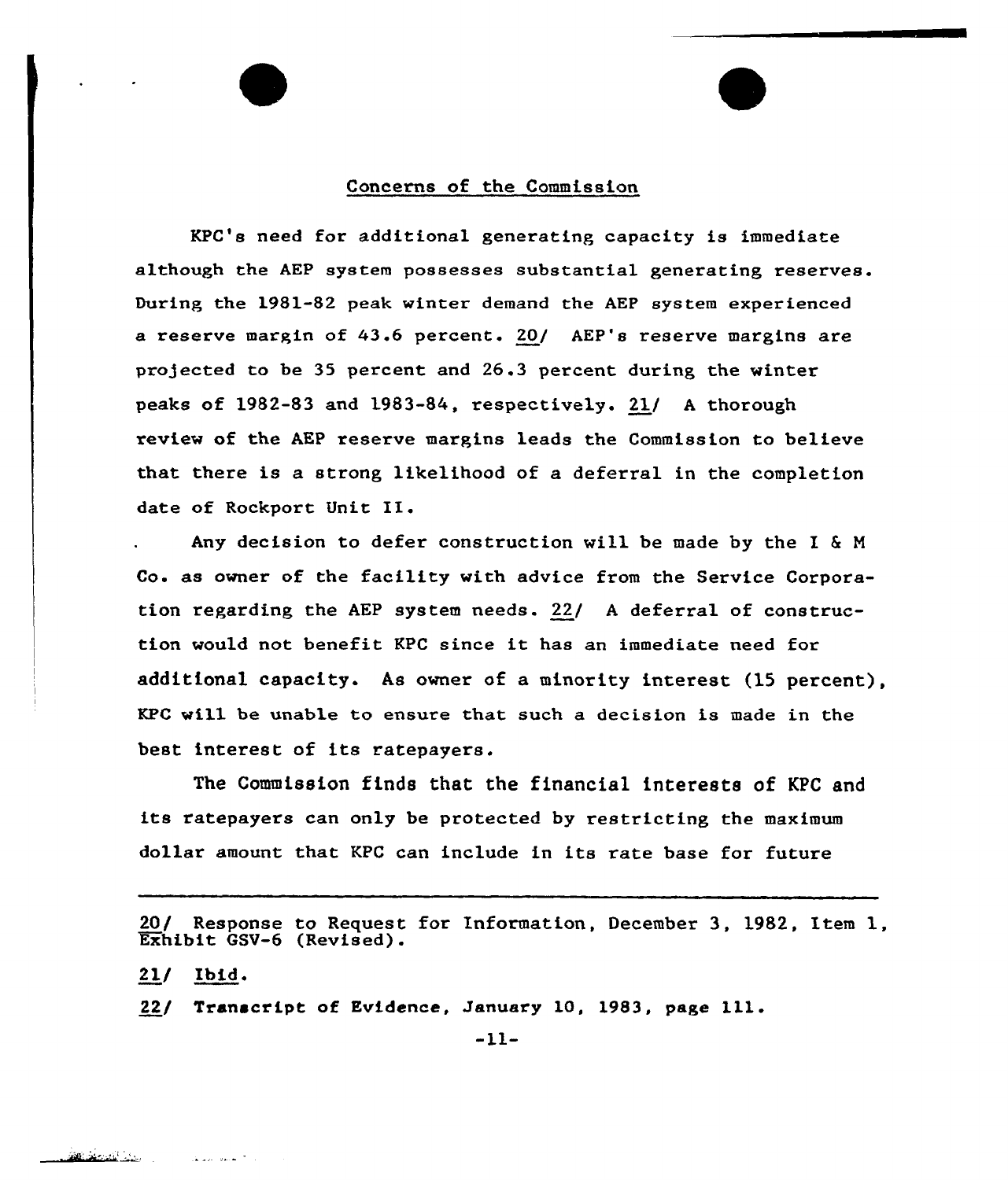ratemaking treatment. Utilizing the expected construction costs. KPC is authorized to include up to \$312 million in its rate base for the purchase of 390 megawatts of capacity from I  $\&$  M Co.

The final matters for consideration are three arguments made by the intervenor, Attorney General's Office, Division of Consumer Protection ("A.G."), at the close of the hearing held on October 15, 1982. The A.G. maintained that the Commission lacks )urisdiction to grant KPC a certificate of convenience and necessity because the Rockport generating plant is already under construction by I 6 <sup>N</sup> Co. All utilities regulated by this Commission are prohibited from beginning construction of a facility prior to receiving a certificate of convenience and necessity. KRS 278.020. The record clearly shows that KPC has neither begun nor participated in any construction of the Rockport facility.

In addition, the A.G. argued that KPC has not met its burden of proof regarding the cost benefit analysis of its membership in the AEP power pool. KPC presented substantial evidence upon which the Commission based its finding that the benefits of pool membership outweigh the obligations. The A.G.'s argument is without merit.

The A.G. also moved that the Commission defer a decision in this case until the conclusion of Commission Case No. 8666, Statewide Planning for the Efficient Provision of Electric Generation and Transmission Facilities. Case No. 8666 is only in the preliminary stage and it is not expected to be concluded

-12-

**Called State Line Commission**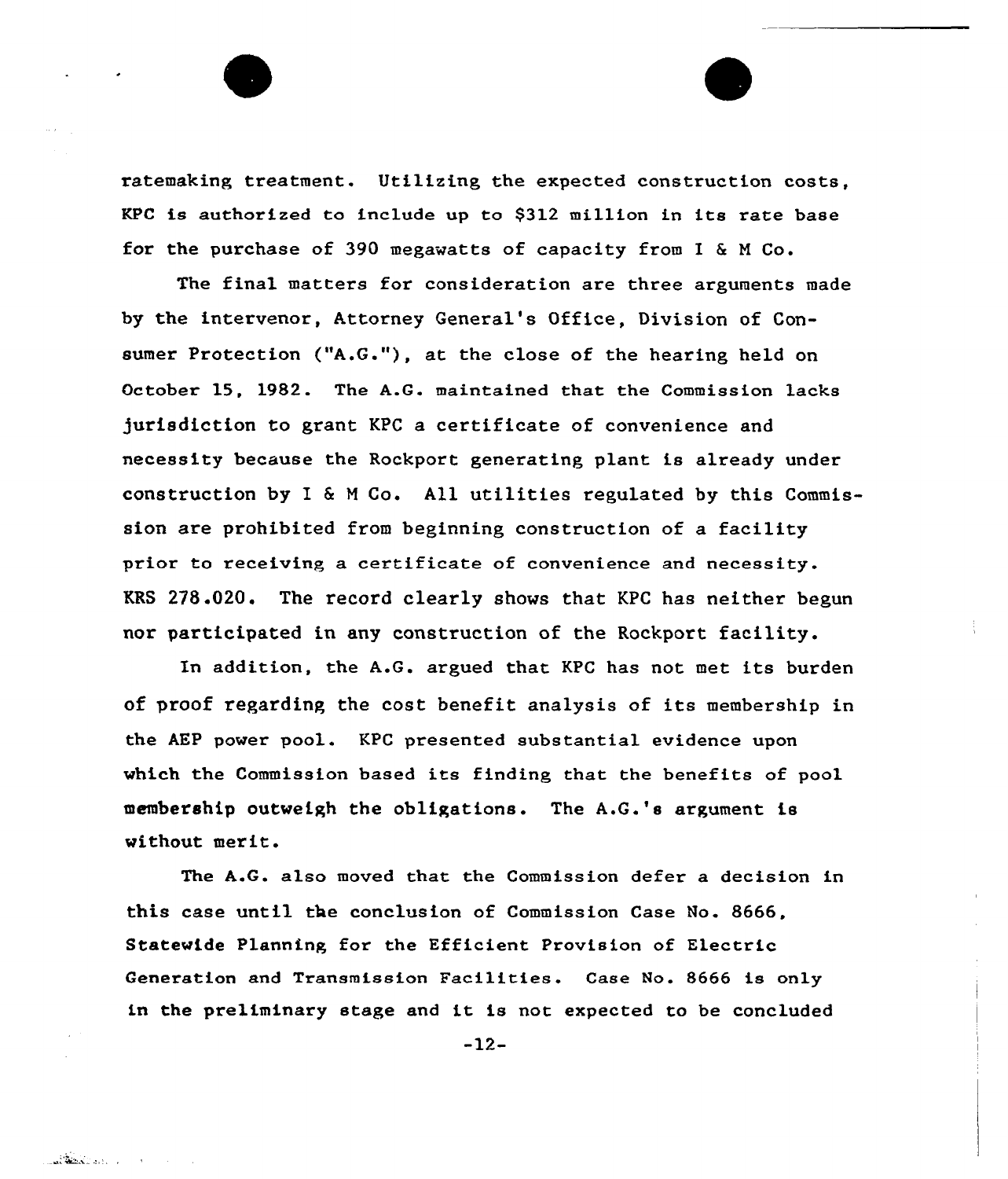

# **SUMMARY**

Based upon the evidence of record and being advised, the Commission is of the opinion and finds that:

1. The benefits received by KPC as <sup>a</sup> member of the AEP power pool are substantially greater than its membership obligation to provide generating capacity to meet its own demand.

2. KPC needs additional generating capacity to meet its customers' demands.

3. KPC can meet its need for additional generating capacity in the most efficient and economical manner by purchasing a 15 percent undivided interest in two 1300 megawatt generating units being constructed near Rockport, Indiana, by I <sup>6</sup> <sup>M</sup> Co.

The public interest requires that KPC be limited to the inclusion of 9312 million in its rate base for the purchase of a 15 percent undivided intexest in the Rockport plant xegardless of the completion dates.

IT IS THEREFORE ORDERED that KPC be and it hereby is granted a certificate of convenience and necessity to purchase a 15 percent undivided interest in two 1300 megawatt generating units being constructed near Rockport, Indiana, provided, however, that

 $-13-$